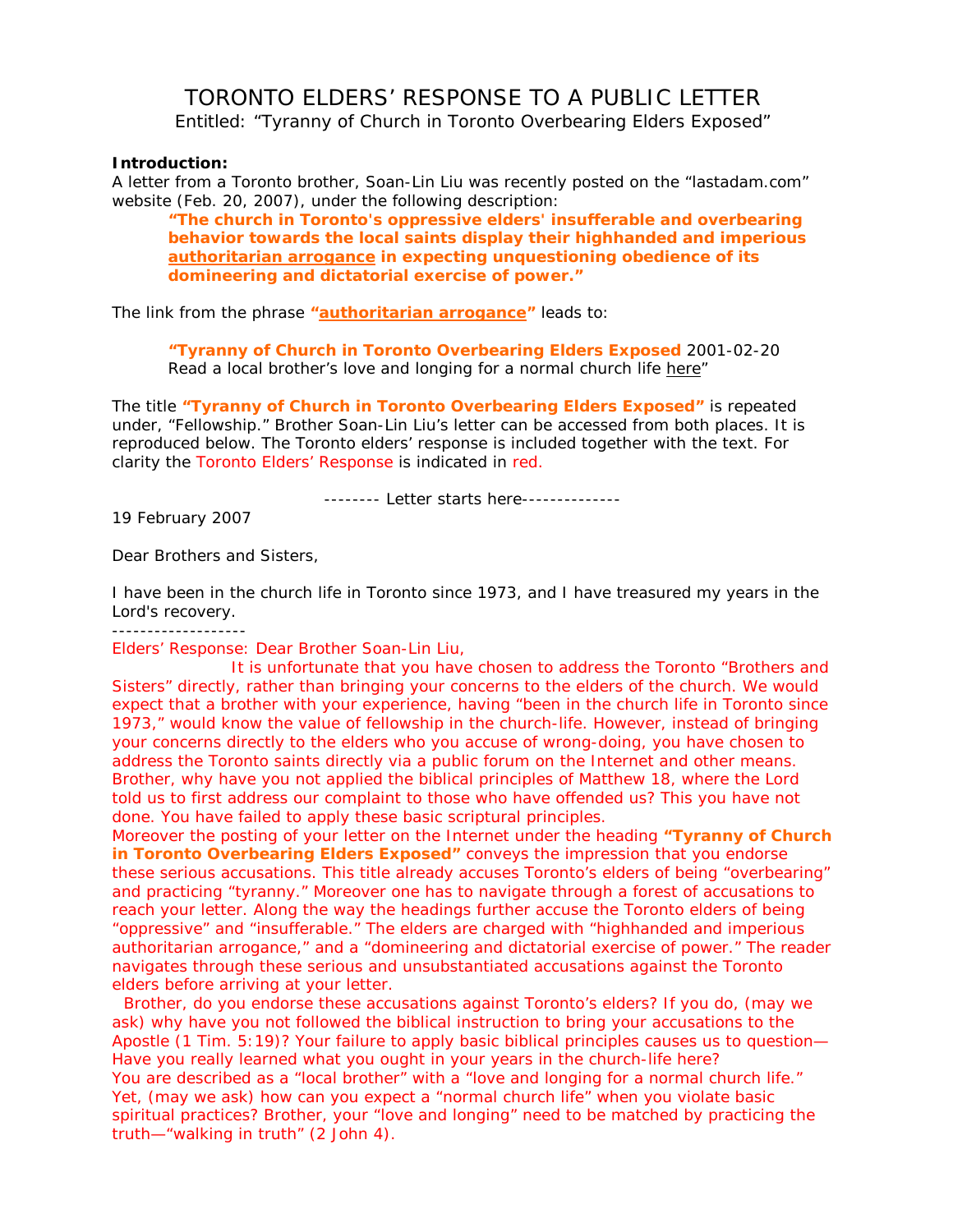However, I am grieved that over the past year and a half (long before the quarantine of Titus Chu and long before the brothers came to minister to us the prayer and shepherding burden) some of our leaders began to exhibit a different attitude toward our own saints in Toronto, the rest of the churches and ministering brothers all over the earth.

## -------------------

## Elders' Response:

We did not have "a different attitude" (as you allege.) Nor are we aware of having displayed a different attitude. Please realize that this is your subjective evaluation of others' attitude. May we ask--How was this (alleged) "different attitude" exhibited? Could it be that a different attitude was first manifested by certain saints in Toronto, other churches and certain blended co-workers?

I have never seen such bitterness and hostility in announcing a church business meeting as there was in the posting "Why have an early business meeting"? -------------------

# Elders' Response:

Brother, you appear again to be subjectively imputing motives or feelings of "bitterness and hostility" into others' writings. No such motives or feelings as you describe exist. Please try to lay aside your subjectivity and consider things in an objective manner. The article, entitled, "Why have an early business meeting?" was intended to inform the saints of the reasons for having a business meeting at this time and the expected impact of decisions to be made at the annual business meeting.

I could not believe that 77 of our own local saints were condemned by that writing simply for petitioning the elders with their concerns over the direction of the church.

#### ------------------- Elders' Response:

You refer to the November letter, with 77 names, received by the elders after the decision rendered by Toronto's Review Committee. As you know, the Review Committee was established in Toronto to consider the "Warning Letter" issued in Whistler, BC (Oct. 2007) and to render a decision as to its application here in Toronto. All voting members were given the opportunity to express their views, both orally and in writing. You were among those who spoke to this issue.

After careful and prayerful consideration the Review Committee rendered its "Determination & Recommendation." At that time the elders exhorted the saints to "forget the things behind," accept the Committee's decision and endeavor to go forward in harmony. The 77-person letter was in direct opposition to the elders' exhortation, seeking rather to re-visit the issues. As such the elders' considered this action by the 77 against the best interests of the whole Church. Brother, we hope that you could view this matter in terms of the whole Church, rather than in terms of the benefits to a minority "special interest group."

The Toronto elders responded to the 77 confirming that the Determination was final. However the letter of the 77 was subsequently posted online (on lastadam.com,) perpetuating the unrest and aggravating the situation.

Moreover, we must take issue with your characterization of these 77 as "local saints." In fact several of those named were not resident in Toronto and have not participated in the church-life here for a considerable time. Brother Liu, (in all honesty, we must point out that) this includes some of your own family members, whose names appeared among the 77. Others whose names appear, when contacted, acknowledged that they had little or no knowledge of the letter's contents. Moreover, some temporary visitors to Toronto from Korea (who have since left) were also named. Brother, in the light of these facts, how much credibility should be given to that letter of the 77? May we ask you to reconsider--How many are truly "local saints"?

The extent to which some of the elders are willing to go to assert their own authority is shameful

-------------------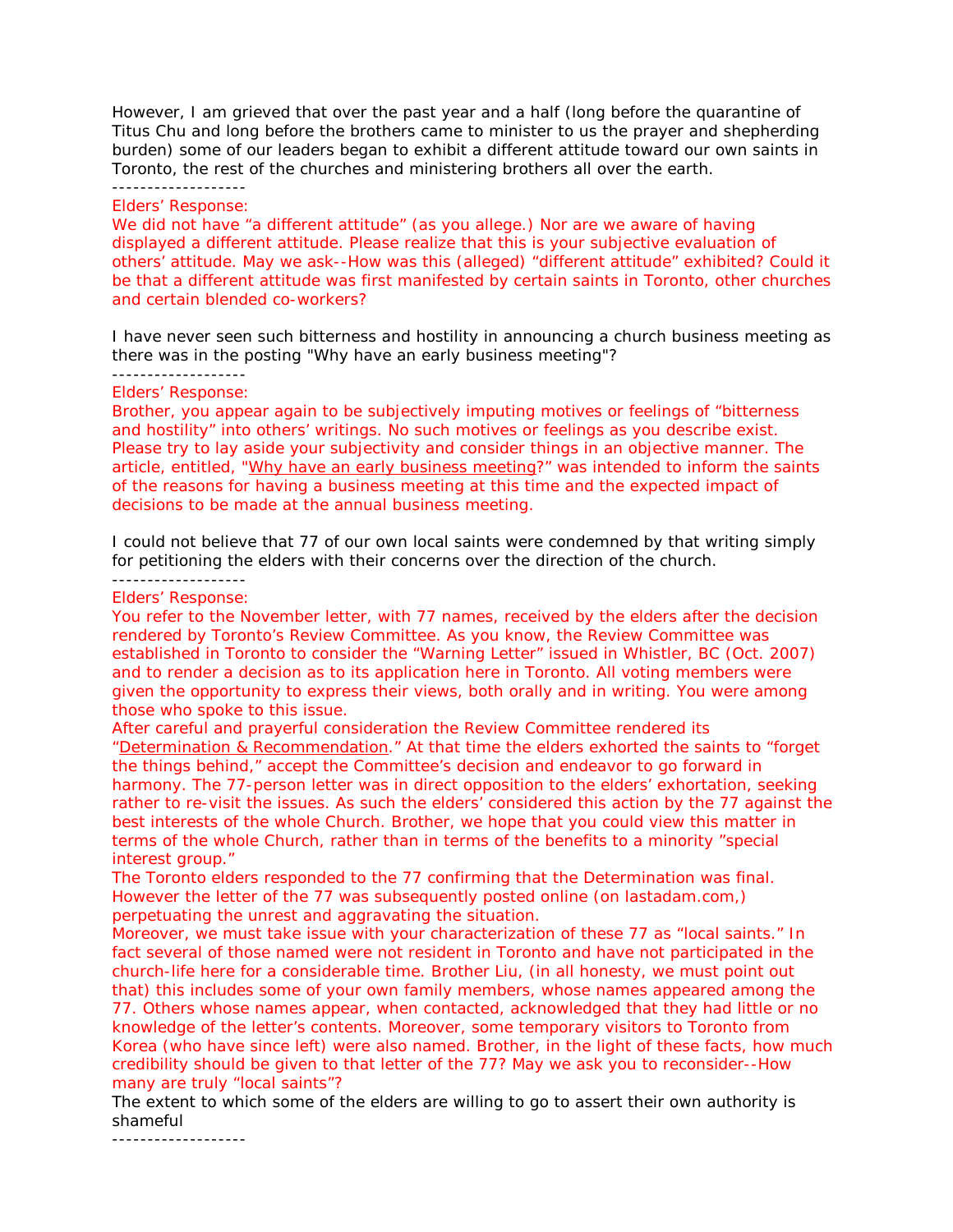#### Elders' Response:

Brother Liu please advise us on what basis do you allege the elders "assert their own authority"? According to what criterion have you discerned it is their "own authority"? Perhaps you have forgotten that the elders are appointed by the Holy Spirit to shepherd the "flock" (Acts 20:28). Moreover, the believers are charged to "obey the ones leading you and submit to them…" (Heb. 13:16.) The local-church elders surely have some God-given authority, according to the Bible. Realizing this, it may be unwise of you to assert so dogmatically that the elders are exercising their "own authority."

Some of the elders demand that "outsiders" get permission before they can even talk to their own relatives in the church here. Since when are there "outsiders" in the Body of Christ?

-------------------

## Elders' Response:

To our knowledge (after checking) no visitor was told by any elder that they need "permission before they can even talk to their own relatives in the church here." We are not aware of any such event. We can only assume that this report is the result of either an honest misunderstanding or deliberate twisting. If you think this matter should be investigated further, please could you cite the instance where this event is alleged to have occurred.

There are no genuine believers who are "outsiders" in relation to Christ's Body. Nevertheless, we are dealing with matters of the practical local church, not merely with the mystical Body. In terms of the practical local church-life, there surely are "outsiders." The Apostle Paul charged the Ephesian elders to shepherd the Church. He specifically warned that "fierce wolves would **come in** among you, not sparing the flock." (Acts 20:29) The fact that they could "come in" surely implies they are "outsiders," who must be guarded against. As elders of the Church in Toronto we are cognizant of our responsibility to guard the Lord's interest here.

Since when do elders have that much authority? For years our church has not invited the co-workers to come and minister and instead have clung only to Titus Chu and those in his circle. -------------------

## Elders' Response:

Your allegation, that "For years our church has not invited the co-workers to come and minister," displays your lack of knowledge of church affairs here. In fact for more than a decade, virtually every year, the Toronto elders invited specific "blended co-workers" to visit Toronto and join the ministering at our conferences. When one "blended co-worker" was not available, often another "blended co-worker" was invited. The historical record shows the frequent invitations by the Church were repeatedly declined by the "blended coworkers" themselves. It is not that we did not invite. It was they who declined our repeated invitations. That is why the recent flurry of visits by "blended co-workers" to the GTA stands in stark contrast with their previous absence. You appear to be misinformed when you state (as you do) that "For years our church has not invited the co-workers to come…" The facts of our history show otherwise. Reports to the contrary are without foundation.

Now when the coworkers come at the invitation of dear leading ones in neighboring churches to perfect the saints in prayer and shepherding, some of the elders in Toronto respond by threatening any saints who attend their training sessions.

------------------

## Elders' Response:

Previously when the Toronto elders invited specific "blended co-workers" to visit Toronto, they declined. Now, without any fellowship with the Toronto eldership, these brothers conducted trainings in nearby cities (Brampton & Richmond Hill). Brother Liu, perhaps you are unaware that there are unresolved issues related to the "Church in Richmond Hill" in particular, which have been emphasized by Brother David Wang. Brother David even prevailed upon Brother Steve Pritchard to accompany him to Anaheim to fellowship with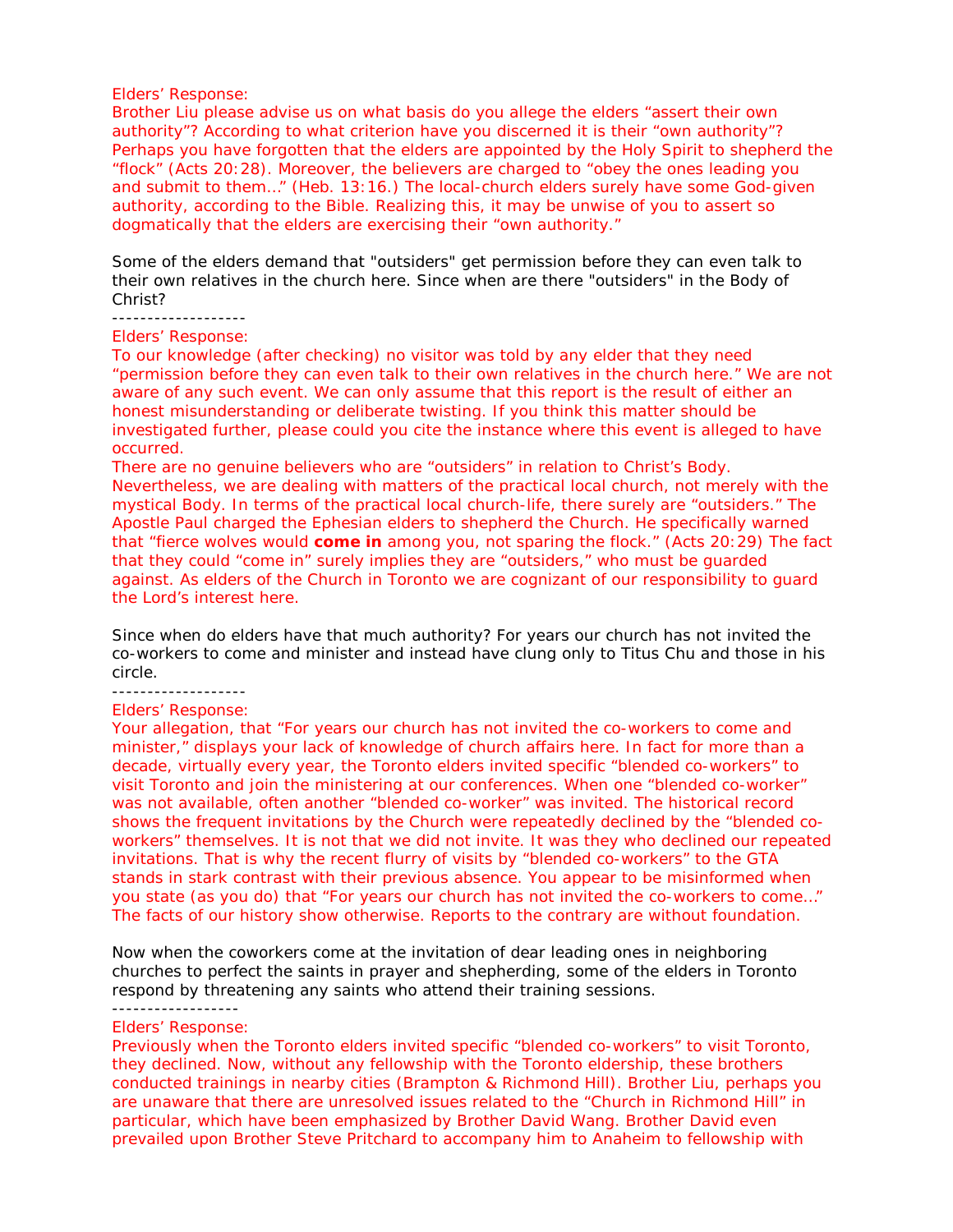the "blended co-workers" concerning this. No resolution was reached. In the continued presence of unresolved issues between Toronto and the churches in both Brampton and Richmond Hill, and in the absence of prior fellowship with the visiting brothers, the Toronto elders considered it prudent to discourage saints from participating in those GTA activities. Brother Liu (may we remind you) that you were not party to all the fellowship regarding these matters, nor do you have full information concerning this. We humbly suggest therefore that it is unwise of you to pre-judge these matters. We can assure you that the elders were seeking to shepherd the flock in Toronto according to God. (1 Peter 5:1-2)

These elders claim a mandate is necessary to avoid "remote control" by those outside of Toronto. Who has exercised any control in Toronto except these elders? And who is seeking to control who is recognized as a member of the church? Who has demanded that their directives be followed? Who has set up a camera in Hall I to monitor what is said in the meetings? Who has checked license plates at home meetings and entered uninvited into home meetings?

#### -------------------

#### Elders' Response:

Perhaps your statements indicate that you do not understand the proper boundary between the church and "the ministry," nor its relationship to other ministries, other churches and other members of the Body. You appear to have confused the two spheres—the ministry and the church. What you have called "control" (by the elders) may in fact be proper local oversight. It is proper for such oversight ("control") to be exercised by the elders in Toronto. What is not appropriate is "remote control" over the local church by extra-local persons or groups of persons, however much one may admire them. In recent years the "remote control" (we referred to) has taken the form of directives and edicts (although they are not identified as such) from some in "the ministry." Recent examples include the "One Publication" policy (June 2005) and the "Warning Letter" of quarantine (Oct. 2006.) In these cases, it appears that elders and churches which did not "fall in line" were targeted, attacked, denounced, embarrassed etc. There seems to have been systematic campaigns to enforce these "directives" in local churches, contrary to the church's own stand on these issues. May we ask you--Doesn't this amount to attempted "remote control"? The local elders here (on the contrary) have not demanded that their directives be followed. They have not quarantined those who expressed a different view. Perhaps you should re-visit the question of who is exercising "control," and whether that exercise is proper and scriptural.

One elder told a visitor that David Wang and Ron MacVicar are not part of the real eldership any more. Who maneuvered to remove Ron as Secretary of the Board of Directors? And who is seeking to remove David from the Board of Directors?

#### ------------------- Elders' Response:

Brother, you ask: "Who maneuvered to remove Ron…? And who is seeking to remove David…?" Your use of the word "remove" in this context seems to impute some malevolent intent. Brother Ron MacVicar was not "removed," as secretary by "maneuvering" as your statement alleges. The Secretary of the Board of Directors is chosen by the directors of the corporation. This position does not belong to Brother Ron MacVicar (or any other person) by right. It is not his personal possession. It is simply a type of deacon's function, assisting the directors in the efficient operation of the Church-corporation. The directors can appoint whomever they consider is most suitable for this task, and the Board is entitled to substitute officers in the best interests of the corporation. It is not a kind of honorific position which your statement seems to assume. Again you seem to be subjectively attributing motives to actions. Your assumptions about motives which you impute to others are unfounded.

Again, your question: "who is seeking to remove David from the Board of Directors?" shows a serious misunderstanding. No one is seeking to "remove David." In our recent history, the positions of directors are filled annually at the business meeting. The director's position does not belong to Brother David Wang (or any other brother) as a matter of right. The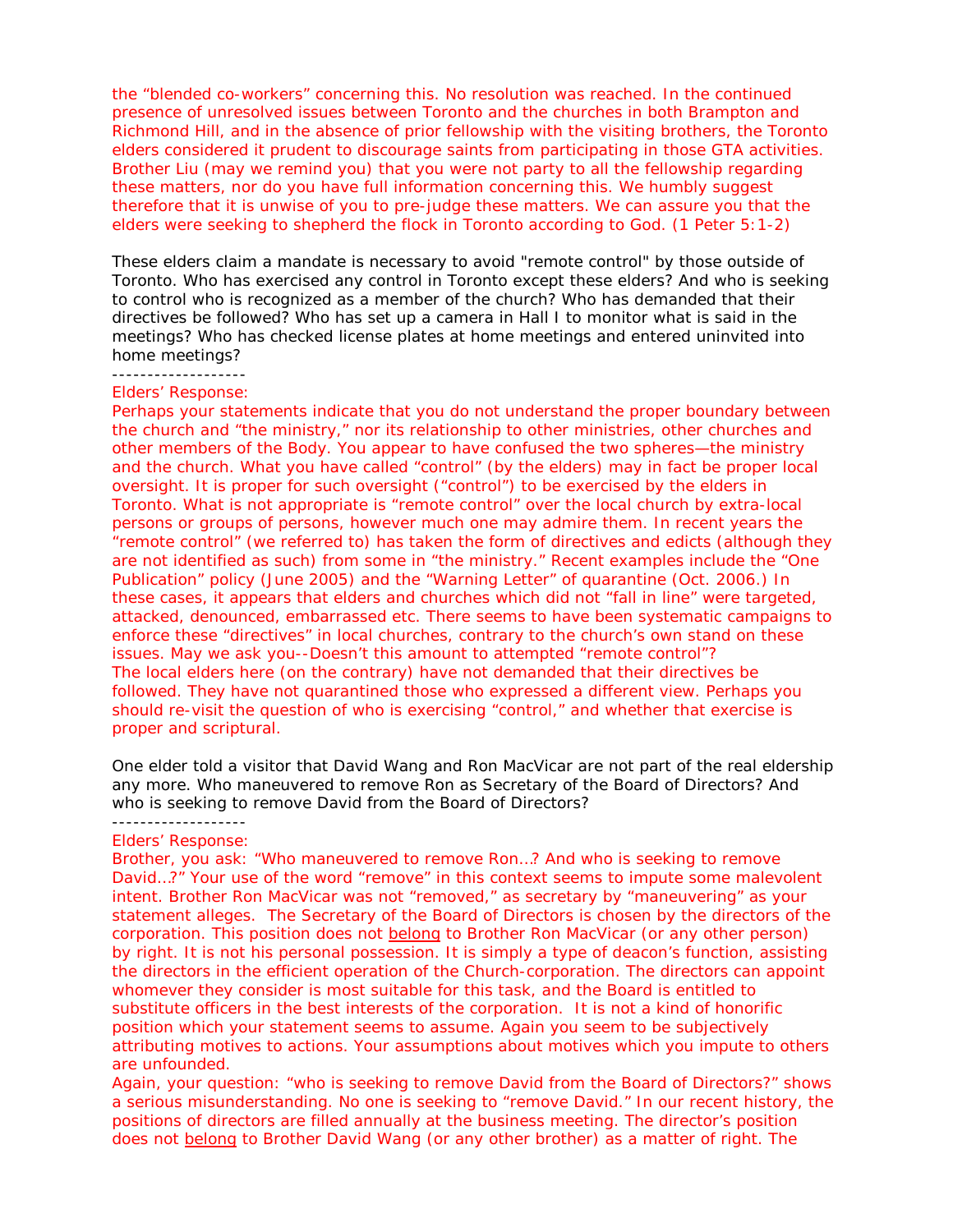directorship is not Brother David's (nor any other director's) personal possession. It is perfectly normal for an elder to serve as director for a number of years, then have another elder pick up that responsibility. We are grateful that for many years Brother David Wang has served as a director. At every business meeting where an election of the Board of Directors takes place, the Board is in a sense "vacated" and either the existing directors are re-elected or replaced by new directors. At the up-coming Business meeting, the voting members have the right to nominate Brother David Wang as a director if they choose to do so. Brother David also has the right to accept that nomination and stand for election if he chooses to do so. Therefore it is inaccurate for you to assert that some are "seeking to remove David from the Board of Directors," as if to imply some malevolent intent.

Perhaps more to the point-where in the Bible and the ministry of Watchman Nee and Witness Lee is there justification for such actions which clearly have as their goal the consolidation of the remaining elders' control over the church?

#### ------------------- Elders' Response:

Once again dear brother, you seem to be influenced by your subjective feelings about others' motives when you assert: they "clearly have as their goal the consolidation of the remaining elders' control…" Brother on what basis can you be so certain of the validity of your subjective evaluation of the elders' motives? Please remember that only God truly knows our hearts and we are admonished not to judge one another. Moreover, we remind you, that you are not cognizant of the whole situation. In the absence of full information, what may appear to you as a "consolidation of...control," may in fact be the protection of the Church in the best interests of the members and the carrying out of God's purpose through the Church.

In the church life, we have always been taught that authority is based upon the manifestation of resurrection life. Authority in the church is not something the elders assert; obedience is not something they demand.

#### ------------------- Elders' Response:

Brother concerning authority (as with many other truths) there is more than one aspect. Yes, authority is "based upon the manifestation of resurrection life." Yet is that the only aspect? Are you suggesting that there is no authority associated with position? The Bible tells us to be subject to masters, rulers and governments (even those who are unrighteous. 1 Pet. 2:18) Their authority has nothing to do with "the manifestation of resurrection life." Brother, please re-consider, perhaps your statements indicate you still have much to learn (as we all do.) With that realization, perhaps we should not be so dogmatic in our assertions. For example, within the family, the father has both the position and the life (and love) as the basis for his "authority." Under normal circumstances mainly it is the life (& love) that are manifest. However, under abnormal circumstances, the father may need to stand upon his "position" as father. This is the "other side" of authority.

The controlling ones say the by-laws need to be changed because those regulations are 14 years old. That is not true. The by-laws were revised in 2002. These brothers seem to be willing to step on any Biblical principle in pursuit of their goal. In their new requirements for membership, they determine who is a member based on their participation in church service and financial giving. What ever happened to hidden service and hidden giving? Many saints, particularly the elderly ones such as me, may be limited in terms of what service we can perform. Is not our service in prayer and shepherding of value? Those saints who desire anonymity now must have their giving monitored by the church if they want to be treated as members. Is that right?

## -------------------

#### Elders' Response:

Brother, it seems your difficulties arise (at least in part) due to confusion between the Church in Toronto as a spiritual entity and the Corporation as a legal-practical entity. Nothing related to service and financial giving in the church-life (along the lines you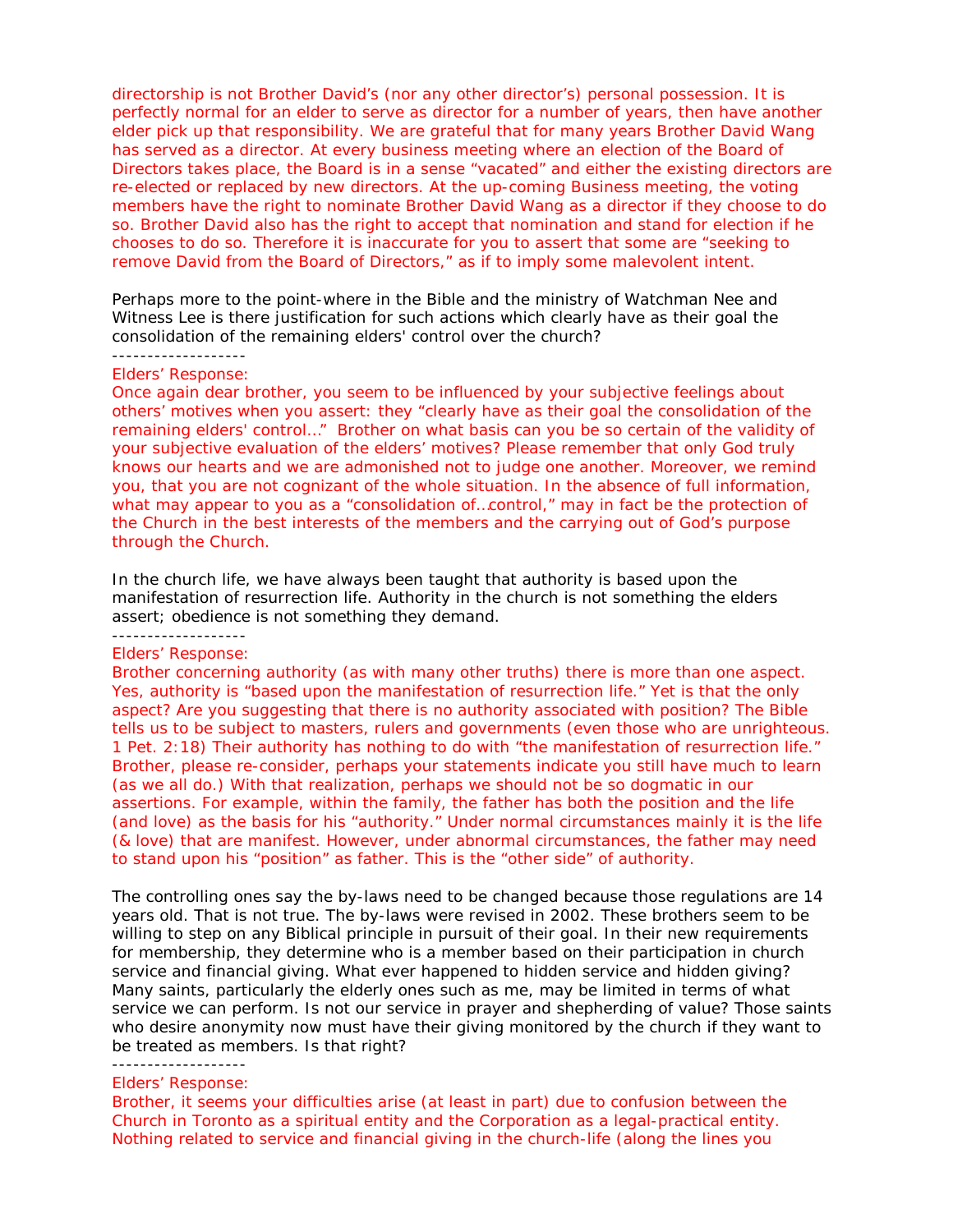mention) is affected by changes in the bylaws, nor the membership procedures. There is no reason for the saints' participation in the Church in the areas of service and financial giving to be impacted by the bylaws of the Corporation.

However, in terms of participation in the Corporation as a legal-practical entity, there is a need for us to adopt measurable and verifiable criteria. The same principle applies in terms of tax-deductible donations to the Church. If a saint desires to give to the Lord by offering to the Church, either anonymous cash donations or verifiable check-donations (or cash donations in marked envelopes) are equally valid. However, if a saint wants to avail himself (or herself) of the government's tax deduction provisions, verifiable donations are required. The choice is up to the individual saint. We respect their decision. However, the directors are not free to violate tax laws at their whim by issuing tax receipts for non-verifiable donations. Similar considerations apply in the conduct of the Church of the Torontonians Corporation. If a saint wants to participate as a voting member in the Corporation, the directors wish be able to verify that they have satisfied the criteria of supporting the church financially. By adopting objective, verifiable criteria for new memberships the process is seen to be fair, unbiased and equitable. We hope this allays your concerns on this point.

I believe what the Toronto website says is true, "the church is under attack." But it is not under attack from Living Stream Ministry.

## -------------------

#### Elders' Response:

You say "the Church is not under attack from LSM." However, can you honestly and reasonably deny that LSM and the "blended co-workers" are attacking the church? What about the "Has the truth changed or have the Toronto elders?" series written by anonymous writers and posted on an LSM-sponsored website afaithfulword.org? Perhaps Brother Liu, you have yet to carefully read these articles. We believe an objective reader would conclude (as we have) that these articles on the Internet constitute an "attack" on the Church in general and the Toronto eldership in particular.

That ministry's work has been blessed by the Lord, even over the last 9 years with much fruitfulness. The attack is also not from the co-workers. No. This attack is from the enemy, who wants to sow dissension amongst the saints. The co-workers are honor-able brothers in Christ who are serving the Lord with their whole lives.

The controlling elders say the co-workers and others are seeking to purge those that disagree with them. They say that if the co-workers have their way many in Toronto will be "kicked out" along with their families. Who has ever proposed such a thing? --------------------

#### Elders' Response:

Brother, perhaps you should ask: "Has such a thing ever happened?" The answer is "Yes, it has!" We are aware of recent events in other local churches which set a potential precedent for what could happen in Toronto. We did not make these statements lightly.

Can they name any church that has been cut off from fellowship because they receive the ministry of Titus Chu? Can they name any brother or sister who has been quarantined other than those who have been attacking the coworkers and the other churches, creating division in the Lord's recovery? Even those who are quarantined are not excommunicated. -------------------

### Elders' Response:

Dear Brother, You ask: "Can we name any brother…?" We regret to inform you that we can indeed "name a brother…who has been quarantined other than those [named at Whistler.]" Brother David Canfield of Chicago was quarantined by the Church in Chicago (not permitted to join the Church meetings including the Lord's Table). We could name others, both in the Far East and in the West. There are multiple cases of brothers being prevented from serving in various churches—e.g. the Church in Seattle, WA & the Church in Bellevue, WA because they refused to endorse LSM's 'one publication' policy. Brother, your challenge to us to "name names," seems to indicate that you have very little knowledge of the overall situation, beyond the incomplete information which you appear to have received.